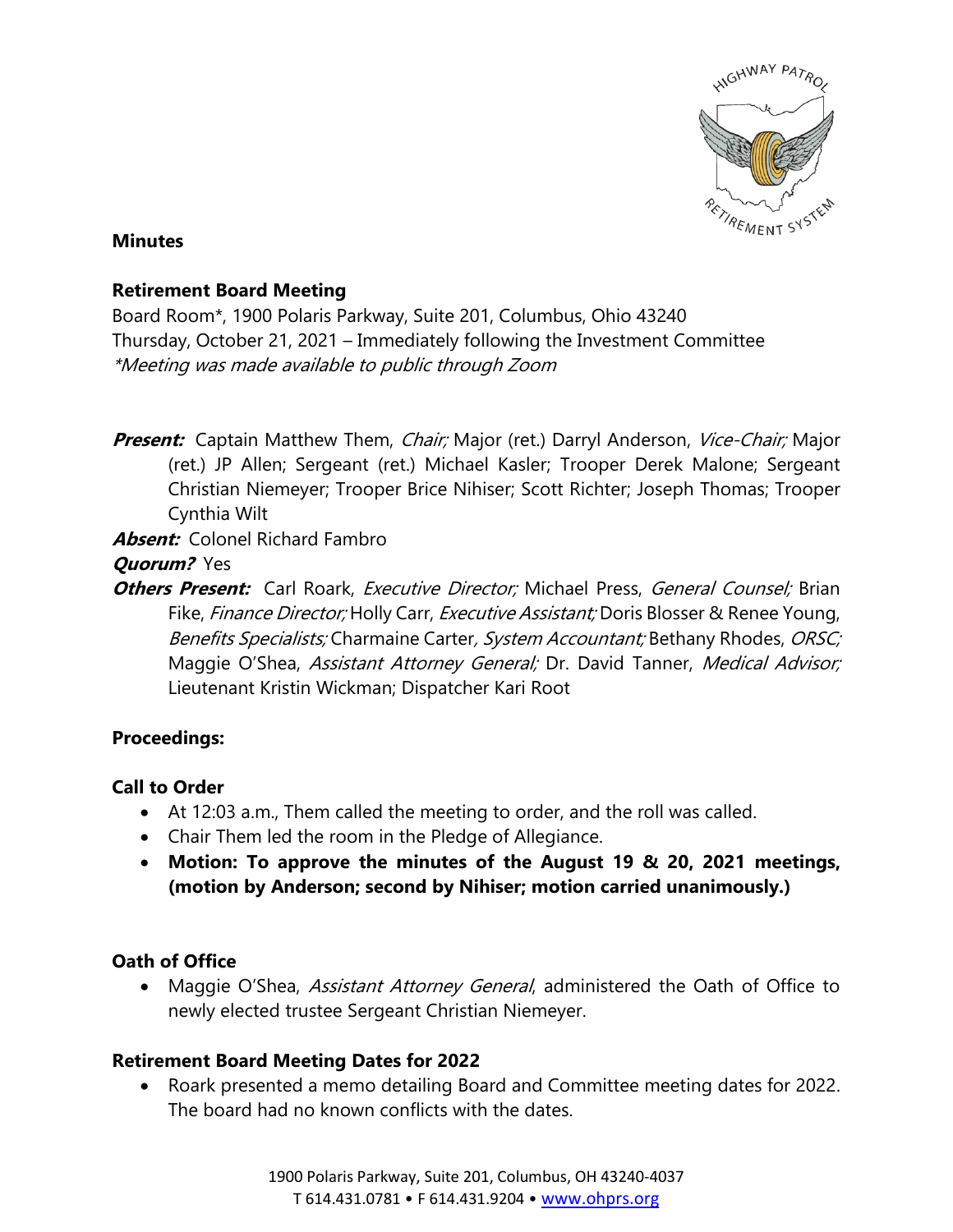### **Administration Committee**

- Nihiser gave a brief update on topics discussed at the committee meeting the day before and 2022 administrative budget.
- Roark presented small clean up changes to 7.15 Internal Controls Policy.
- **Motion: To approve changes as presented by staff to 7.15 Internal Controls Policy, (motion by Nihiser; second by Malone; motion carried unanimously.)**
- Roark presented a small change, which included clarification on not including rank to 8.7 Election Process Policy.
- **Motion: To approve changes as presented by staff to 8.7 Election Process Policy, (motion by Nihiser; second by Anderson; motion carried unanimously.)**
- **Motion: To set the 2022 employee contribution rate at 14% and the COLA at 3% , (motion by Nihiser; second by Anderson; motion carried unanimously.)**

# **Health, Wellness, & Disability Committee**

- Wilt reported one disability was heard by the committee the day before.
- **Motion: To go into executive session to discuss medical records required to be kept confidential pursuant to Division (G)(5) of Section 121.22 of the Revised Code at 12:15 p.m. with Roark, Press, Fike, Carr, Blosser, Young, Carter, Tanner, and O'Shea as guests, (motion by Wilt; second by Anderson; motion carried unanimously.)**
- At 12:35 p.m., Them declared the executive session was concluded.
- **Motion: To approve an in-the-line-of-duty disability, contingent on compliance with a treatment plan recommended by the medical advisor for Applicant #1 (XXXXXX), (motion by Anderson; second by Allen; motion carried unanimously.)**
- **Motion: To waive Applicant #1 (XXXXXX) from the Independent Medical Evaluation disability review requirement, (motion by Anderson; second by Kasler; motion carried unanimously.)**
- **Motion: To approve an in-the-line-of-duty disability, contingent on compliance with a treatment plan recommended by the medical advisor for Applicant #2 (XXXXXX), (motion by Anderson; second by Wilt; motion carried unanimously.)**
- **Motion: To waive Applicant #2 (XXXXXX) from the Independent Medical Evaluation disability review requirement, (motion by Anderson; second by Malone; motion carried unanimously.)**
- Thomas left at 12:40 p.m.

# **Health Care Funding Committee**

• Kasler gave a brief update on topics discussed at the committee meeting the day before, including the tobacco cessation surcharge.

> 1900 Polaris Parkway, Suite 201, Columbus, OH 43240-4037 T 614.431.0781, F 614.431.9204, [www.ohprs.org](http://www.ohprs.org/)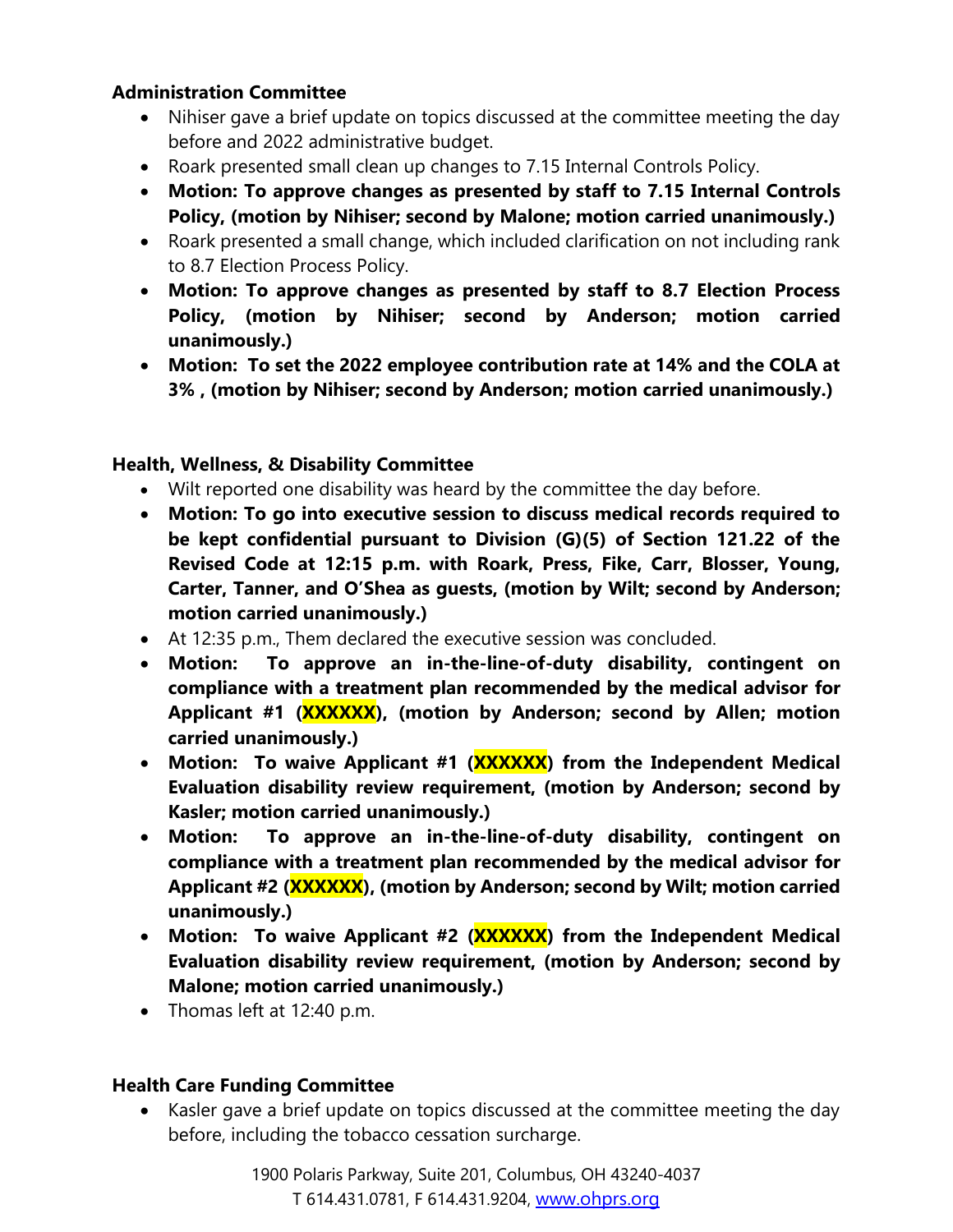- **Motion: To set the health care fund allocation rate at 0%, retroactive to January 1, 2021, (motion by Kasler; second by Wilt; motion carried unanimously.)**
- Fike presented a memo on dental coverage and advised rates will remain stable for 2022 and 2023.
- Fike presented a memo on vision coverage which included a slight increase and advised rates will remain stable for 2022 and 2023.
- Roark presented a memo on the tobacco cessation surcharge.
- Discussion ensued.
- **Motion: To discontinue the tobacco cessation surcharge for the Medicare population that is not on the HPRS self-insured health care plan, (motion by Kasler; second by Allen; motion carried unanimously.)**
- Roark updated the board on the Medicare Exchange transition.

# **Funding Policy Committee**

- Them briefed the board on the Funding Policy Committee that was formed and met yesterday and encouraged all board members to attend the meetings going forward.
- Brad Heinrichs from Foster & Foster gave an evaluation on the current funding policy and suggested modifications.

# **Audit Committee**

- Nihiser turned to Fike for an update.
- Fike reported that Summit County was on track with their audit and will report in December.

#### **Investment Committee**

• Anderson reported the committee met this morning and had no comments.

#### **Travel and Education**

• No travel currently.

#### **General Counsel Report**

• Press reported the minimum and maximum DROP interest rate went into effect October 1<sup>st</sup> and is currently set at 2%.